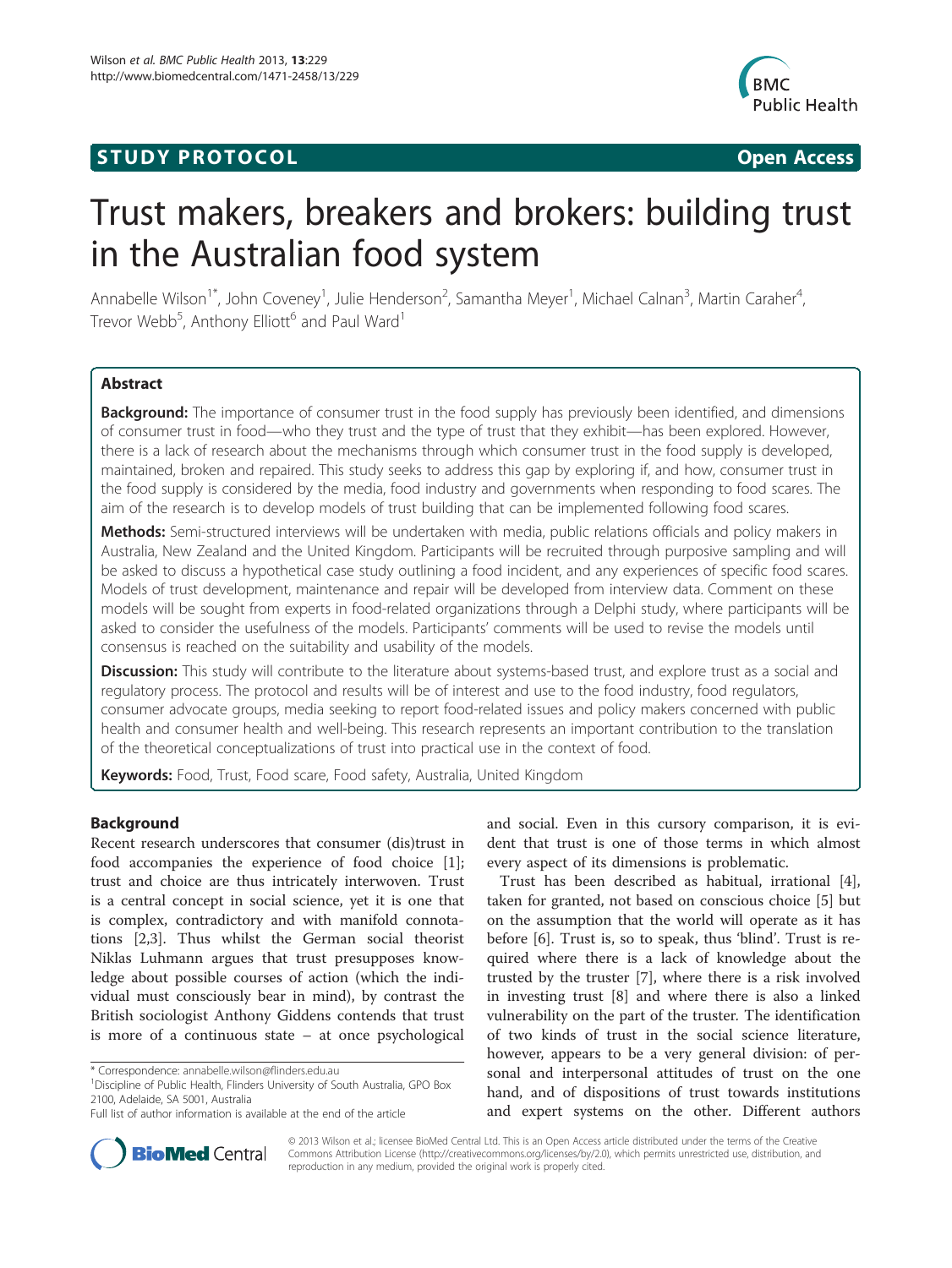postulate different emphases in analysing this individual/ institutional dualism of trust. For example, Giddens [[9,10\]](#page-6-0) views emotional and interpersonal trust as essential underpinnings of institutional trust, while Luhmann [[11\]](#page-6-0) sees institutional trust relations as a prerequisite to any individual's trust in a system's representative. Moreover, in terms of the psychology of trust, it is important to note that social environments can unleash disruptions or breakdowns in trust, either in respect of individuals or complex systems. In this connection, Giddens speaks of the centrality of 'active trust' to the age of globalization, and of the 'emotional regrooving' that accompanies the experience of disruption to routine social practices [\[9\]](#page-6-0). Given the above conceptualization, the notion of trust is of central importance to consumers. Evidence suggests that a proportion of consumers lack knowledge about the preparation and procurement of food, food has become increasingly risky because of changes in the food industry, and that consumers have become exceedingly dependent on, or vulnerable to, the food industry for survival [[12-18\]](#page-6-0).

Previous research has explored consumer trust in the food supply, primarily drawing on the extent to which consumers trust the food supply, who they trust and the type of trust that they exhibit (interpersonal or institutional). In general, Australian consumers trust the food supply, with trust for most being habitual because they have no reason to distrust [[19](#page-6-0)]. One study identified that while Australian consumers generally are unable to name the government body that regulates food in Australia and New Zealand, there is a belief that the government is responsible for food regulation [[20](#page-6-0)]. Similarly, young people believed that Australia has satisfactory food regulation, but they could not give specific details about the food regulator [[21\]](#page-6-0). Differing patterns of trust have been found in different types of consumers, with rural consumers being more trusting and more reflexive, demonstrating a greater knowledge base to inform the decision to trust or distrust [\[17\]](#page-6-0). It has been argued that the general lack of reflexivity about food choice observed in consumers is a result of a decrease in consumer knowledge about food production caused by recent shifts in food production, procurement and preparation [[17](#page-6-0)]. This was supported by the finding that consumers, except for those living in rural areas, were found to be 'disembedded' or disconnected from the food supply [\[17\]](#page-6-0). Consequently, the potential for interpersonal trust between a consumer and the food industry is significantly less, suggesting that exploration into consumer trust of food systems is likely to be important.

In terms of who is trusted, Australian consumers have been shown to have a high level of trust in farmers, and moderate levels of trust in supermarkets, politicians and the media when it comes to food [[22](#page-6-0)]. However in terms

of truth-telling during a food scare, farmers were the only group that rated moderately well [[23\]](#page-6-0). Other research has shown the media to be an important source of consumer information about food, including food scares [\[1,16,24\]](#page-6-0), and it plays an important role in shaping the attitudes and consumption habits of consumers [[25\]](#page-6-0). Media reporting has been shown to lead to confusion in some consumers about food safety issues and diet [\[26](#page-6-0)] and about food in general [[24\]](#page-6-0). It has been noted that some food-related issues receive widespread publicity in the media while others do not [\[27\]](#page-6-0), and media coverage of risk is selective [[28\]](#page-6-0). Therefore it is relevant to identify how media construct risk in relation to food.

The role of the government, food industry and media as sources of information about food safety and regulation is evident across the literature. While previous research into food and trust has looked at whether systems-based trust exists, its dimensions have not been explored, in particular the mechanisms through which consumer trust in food is developed, maintained, broken and repaired. Food scares and food incidents provide a good opportunity to explore consumer trust in food in the context of systems, because responses to food scares involve interaction between different systems (for example, media, food regulators) and consumers; potentially creating, maintaining or undermining consumer trust in the food regulatory system [\[29\]](#page-6-0). A food incident has been defined as 'any situation within the food supply chain where there is a risk or potential risk of illness or confirmed illness or injury associated with the consumption of a food or foods' [\[30\]](#page-6-0). The source of the hazard may be microbiological, chemical, radiological, physical or unknown and the incident may or may not attract media or political interest [\[30\]](#page-6-0). Furthermore, evidence suggests that exploring food trust in the context of food scares is important; consumer risk perception was shown to affect intention to purchase food during a food scare [[29](#page-6-0)]. Consumer responses to food scares have been shown to be country-specific [[29\]](#page-6-0) as has consumer trust in food [\[31,32\]](#page-6-0). Therefore it is pertinent to explore the mechanisms of trust making, maintaining and breaking across countries that have experienced different numbers and types of food scares.

The purpose of this study is to explore systems-based trust in the context of food scares across the media, food industry and government, and to examine the role of these organizations in building, breaking and maintaining consumer trust. The study will describe mechanisms through which these systems develop, maintain and break trust with consumers. The findings will be used to develop models for trust development, maintenance and repair that can be used by food-related organizations to facilitate trust with consumers, in the context of food.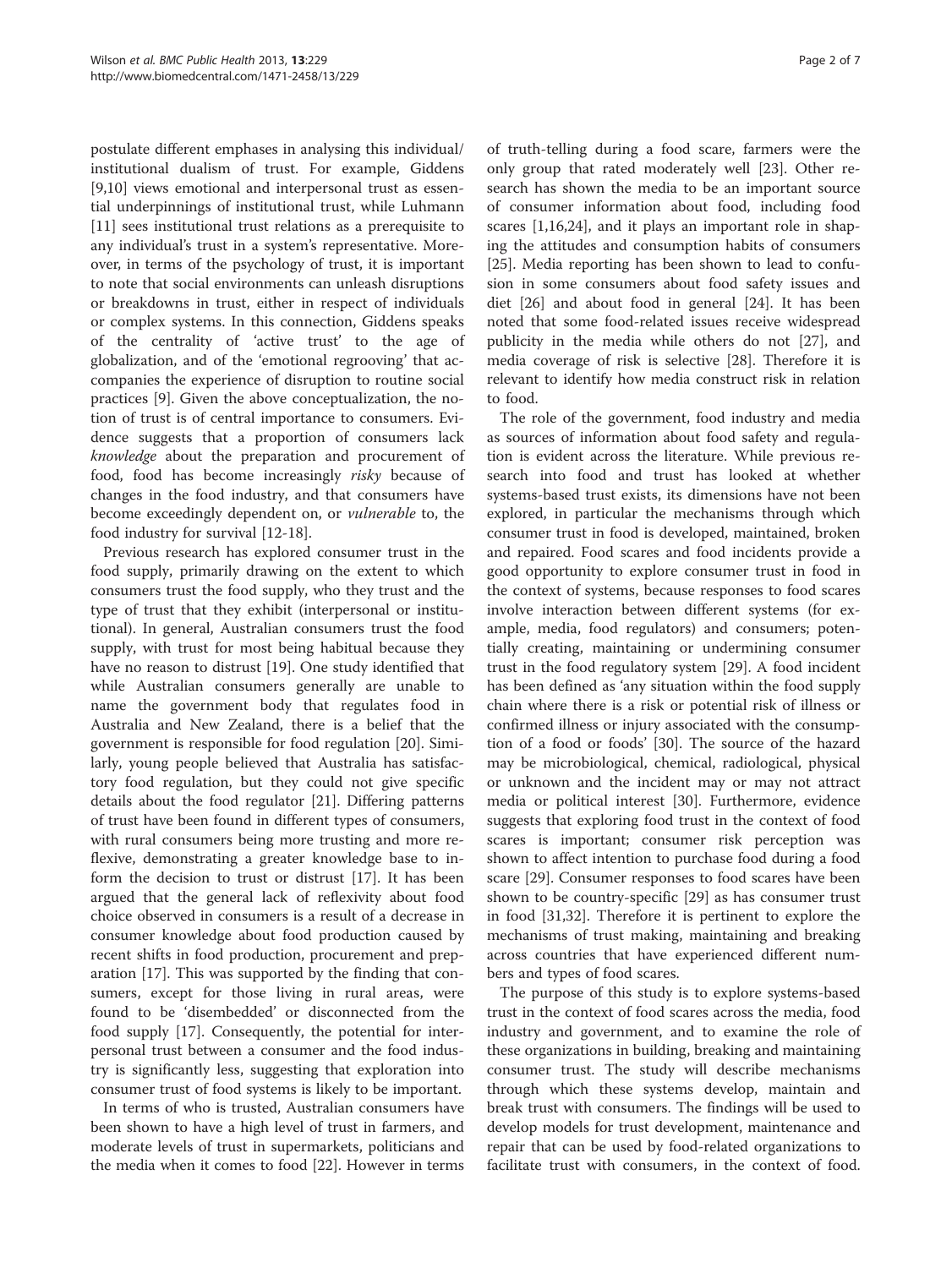The purpose of this paper is to report on how this study will be undertaken.

#### Methods

#### Ethics

Ethics approval was received from the Flinders University Social and Behavioural Research Ethics Committee. This study adheres to the RATS guidelines on qualitative research.

# Setting

This research will be conducted across three countries: Australia, New Zealand and the United Kingdom (UK). Approximately 40 interviews will take place in Australia/ New Zealand and another 40 in the UK. It is pertinent to compare these countries because they have a very different history in relation to food scares, with the UK experiencing a major food scare concerning Bovine Spongiform Encephalopathy (BSE), first identified in cattle in 1986 [\[25\]](#page-6-0). Food Standards Australia and New Zealand (FSANZ) is responsible for setting food standards in both Australia and New Zealand; however, in Australia state governments are responsible for enforcement [\[20](#page-6-0)], providing a point of difference from the UK for comparison.

# Aims

The aims of this research are to:

- explore why and how food-related organizations (including policy makers, food industry and supermarkets) develop, maintain and rebuild consumer trust in response to food scares,
- explore the role of the media, consumer organizations and public relations departments in developing and maintaining trust during food scares,
- explore and understand trust in food systems in an era of intensive globalization, and
- develop models of trust building, trust maintenance and trust repair.

A sub-aim of this study is to compare the responses from interviews in Australia and New Zealand with those in the UK.

# Study design

The research team consists of members from Australia, New Zealand and the UK who have a wide range of backgrounds including universities, state government and food regulation bodies, indicating the presence of a variety of connections and perspectives. Team members have experience in public health nutrition, food policy, food regulation and sociology. The study design has been informed by our previous research on food and trust (for example [[1,17](#page-6-0),[19](#page-6-0),[20](#page-6-0)]) and trust theory [[9,11\]](#page-6-0).

The study will occur in three phases, enabling the outcomes from each phase to build upon the next. The purpose of each phase is outlined in Table 1. In Phases 1 and 2 key stakeholders will be interviewed and the information used to develop models of trust building, maintenance and repair. Phase 3 of the research involves a Delphi study. The purpose of a Delphi study is to seek consensus from 'experts' about a particular issue, using a series of structured questions (referred to as 'rounds') [[33](#page-6-0)]. The responses from participants obtained in each round are summarized and communicated back to participants [\[33\]](#page-6-0). In this study, email will be used to conduct the Delphi study. This has previously been shown to be a valuable and rapid method for obtaining expert consensus [\[34\]](#page-6-0).

# **Participants**

Key stakeholders will be invited to participate and be interviewed in the different phases. Examples of the types of participant, the organizations or other areas they will be recruited from, and the justification for their inclusion is outlined in Table [2.](#page-3-0)

# Recruitment

Participants will be recruited through purposive and snowball sampling. The research team will primarily use their networks to recruit the participants outlined in Table [2](#page-3-0) and key contacts will be asked to suggest other relevant people (snowball sampling). Sampling will be purposive to ensure participants can comment on trust in the context of food scares. Purposive sampling ensures that participants are information rich [[37](#page-6-0)] and is consistent with one of the markers of quality in qualitative research, sampling via relevance [\[38\]](#page-6-0).

# Data collection

(a)Participant interviews

An interview schedule has been developed for participant interviews in Phases 1 and 2 (Table [3\)](#page-3-0). It was developed to investigate social theories of trust and evident research gaps identified in our review of the literature. An important component of the interview schedule is the hypothetical case study

# Table 1 The three phases of the research and the purpose of each phase

| Phase Purpose                                                                                                                                                                        |
|--------------------------------------------------------------------------------------------------------------------------------------------------------------------------------------|
| Interviews with individuals from the media and public relations<br>organizations within the food industry will identify how they<br>relate and respond to public concerns about food |
| Interviews with policymakers will identify how they develop and<br>set public policy to enhance public trust in food                                                                 |
| The Delphi method will be used to develop trust-building and<br>trust-repair models to be used by food-related organizations.                                                        |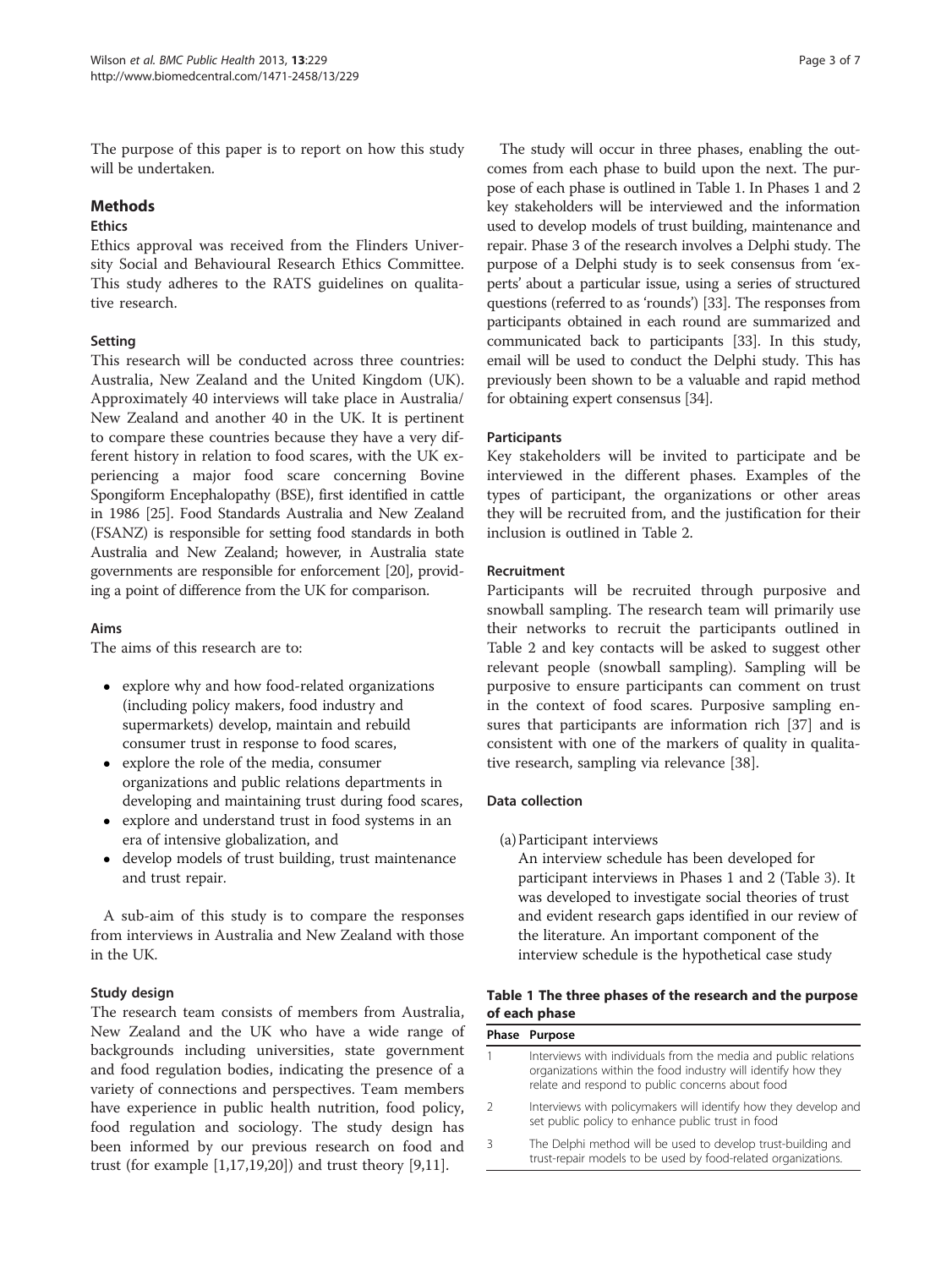#### <span id="page-3-0"></span>Table 2 Details of participants

|   | Phase Actor (n)                                                            | <b>Examples</b>                                                                                                                  | Sourced from                                                     | <b>Justification</b>                                                                                                                                                                                                                                                         |  |
|---|----------------------------------------------------------------------------|----------------------------------------------------------------------------------------------------------------------------------|------------------------------------------------------------------|------------------------------------------------------------------------------------------------------------------------------------------------------------------------------------------------------------------------------------------------------------------------------|--|
|   | Media (30: 15 in Australia/<br>NZ & 15 in UK)                              | Reporters                                                                                                                        | Television                                                       | Television & newspapers are an important                                                                                                                                                                                                                                     |  |
|   |                                                                            | Journalists                                                                                                                      | Newspapers                                                       | way of conveying information                                                                                                                                                                                                                                                 |  |
|   |                                                                            | Editors                                                                                                                          |                                                                  |                                                                                                                                                                                                                                                                              |  |
|   | Trust breakers                                                             | Bloggers (who comment on food/<br>food regulation)                                                                               | Internet                                                         | Comment on success and failures of food<br>regulation                                                                                                                                                                                                                        |  |
|   |                                                                            | Social media/ marketing officers                                                                                                 | Food-industry/ food-related<br>organisations                     | Social media is a way of disseminating<br>food-related information; it can enhance<br>the speed at which communication is sent<br>and received during crises [35] and provides<br>opportunities and challenges for<br>dissemination of information about food<br>safety [36] |  |
|   | Public relations (PR) officials<br>(30: 15 in Australia/ NZ &<br>15 in UK) | PR officials working in the food<br>industry/ large food-related<br>organisations                                                | Food industry/ food-related<br>organisations                     | Could provide ideas of responses specific<br>to food-related organisations & draw on<br>past experiences                                                                                                                                                                     |  |
|   |                                                                            | External PR companies previously<br>involved in food scare management                                                            | PR companies                                                     | Not all food-related organisations will have<br>their own PR staff                                                                                                                                                                                                           |  |
|   | Trust brokers                                                              | Food safety officers                                                                                                             | Food-related organisations e.g.<br>supermarkets, takeaway chains | Could provide an idea of specific responses/<br>strategies used by companies to make/<br>maintain consumer trust                                                                                                                                                             |  |
|   |                                                                            | Organisations that promote<br>consumer interest                                                                                  | Consumer organizations                                           | May have a role in quiding consumer trust<br>in food (promoting trust or distrust)                                                                                                                                                                                           |  |
| 2 | Policy makers (20: 10 in<br>Australia/ NZ and 10 in UK)                    | Individuals of various seniority levels<br>from national food regulatory<br>bodies                                               | Food Standards Agencies                                          | Set national guidelines for food regulation.<br>Liaise with state-based offices.                                                                                                                                                                                             |  |
|   | Trust makers                                                               | State-based food regulators                                                                                                      | Health departments                                               | Deal with day-to-day recalls                                                                                                                                                                                                                                                 |  |
| 3 | Delphi study (100: 50 in<br>Australia/ NZ & 50 in UK)                      | Individuals from all groups in<br>Phases 1 and 2 including policy,<br>industry peak bodies, public<br>relations groups and media | CFOs in food-related<br>organisations                            | Individuals can comment on the suitability<br>of the trust models developed                                                                                                                                                                                                  |  |

(Table [4\)](#page-4-0), designed to facilitate comparisons between countries. It covers a wide range of issues that may arise during food scares, including widespread effects, vulnerable groups affected and potentially serious health implications. Because of the dynamic nature of food industries and food scares across the three countries, it was not possible to investigate a real case. Previous studies have used a similar

approach in order to guarantee consistency in consumer responses across countries [[29](#page-6-0)]. The case study will be presented at the start of the interview as a way of exploring hypothetical responses to food scares with each participant. It will be followed by general questions, including some that participants will be asked to think about in the context of a food scare that they have experienced. These will enable

|                                     |  | Table 3 Hypothetical case study to be used in interviews for the study <i>Trust makers, breakers and brokers: building</i> |  |
|-------------------------------------|--|----------------------------------------------------------------------------------------------------------------------------|--|
| trust in the Australian food system |  |                                                                                                                            |  |

| Case study | <b>Flements</b>                                                                                                                                                                            |
|------------|--------------------------------------------------------------------------------------------------------------------------------------------------------------------------------------------|
|            | - Large food manufacturer has identified contaminated soy protein isolate during routine testing of raw ingredients                                                                        |
|            | - Source of contaminated soy protein isolate is an Asian country                                                                                                                           |
|            | - Soy protein isolate is used extensively in the food industry to increase the protein content of a wide variety of foods and<br>drinks that are consumed across all age and social groups |
|            | - Soy protein isolates are also used in infant formulas                                                                                                                                    |
|            | - Subsequent testing has identified the contaminated soy protein isolate in leading brands of infant formula, breakfast cereal,<br>bread and other products that are currently on sale     |
|            | - The contaminated product is potentially hepatotoxic, containing a toxin that causes acute liver disease                                                                                  |
|            | - Literature suggests that the toxin can be fatal in vulnerable groups such as children, pregnant women and older people                                                                   |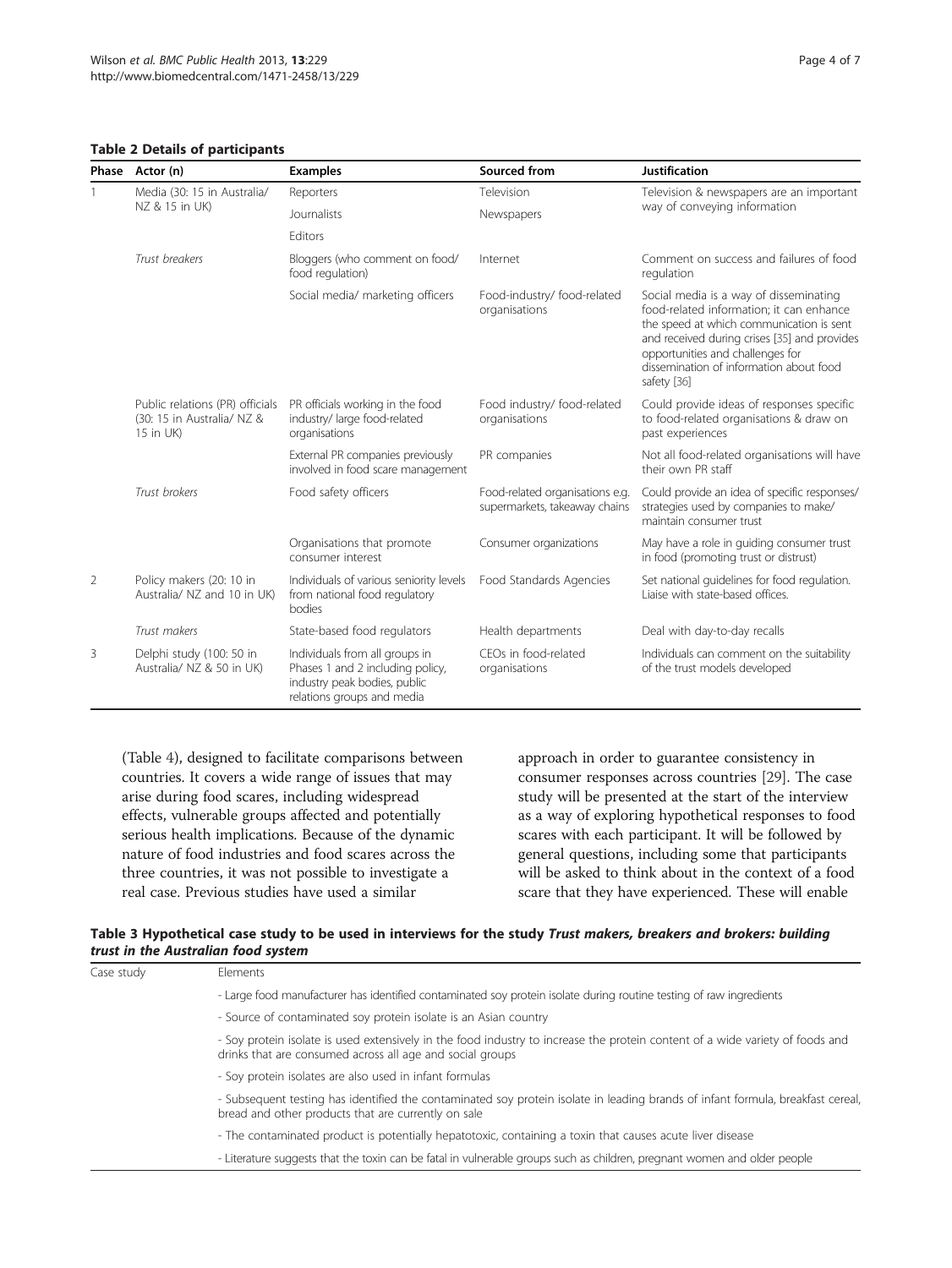| Group                      | <b>Example questions</b>                                                                                                                                                        |
|----------------------------|---------------------------------------------------------------------------------------------------------------------------------------------------------------------------------|
| Media                      | • What would make this story newsworthy?                                                                                                                                        |
|                            | . Would you run with this story? Why or why not?                                                                                                                                |
|                            | • What is the immediate story? What are the underlying issues that the media would follow up?                                                                                   |
|                            | • What key words would you put in your headline? What angle would you take on the story?                                                                                        |
|                            | . What sources would you seek and why?                                                                                                                                          |
|                            | . What would you draw on to frame/ anchor the story?                                                                                                                            |
|                            | • What risks would you identify in this case that you would seek to convey to consumers?                                                                                        |
|                            | . What reaction would your story elicit in consumers?                                                                                                                           |
|                            | . What impact do you see your story/ reporting having on consumer trust?                                                                                                        |
| Public relations officials | • Discuss the extent to which this is a realistic scenario                                                                                                                      |
|                            | . Discuss whether this scenario is likely to be significant issue for the company concerned. If so, what features are salient?                                                  |
|                            | • How would you respond to a situation like this?                                                                                                                               |
|                            | • Are issues of public trust or confidence in the food supply considered in dealing with this issue? What would you do in<br>this situation to facilitate trust with consumers? |
|                            | . What responsibility do you think, if any, that media consider when publicising this story?                                                                                    |
| Policy makers              | • To what extent is this a realistic scenario?                                                                                                                                  |
|                            | • Is this situation likely to be significant issue for the company concerned? Why or why not? What features are salient?                                                        |
|                            | • How would you respond to a situation like this?                                                                                                                               |
|                            | • How important is trust in food policy setting and decision making?                                                                                                            |
|                            | . What specific mechanisms are used by policy makers to enhance consumer trust in the food system?                                                                              |
|                            | . What processes of trust building currently exist between policy makers and consumers? What are the strengths and<br>weaknesses of these current processes?                    |
|                            | • How could policy be used to facilitate building and maintaining consumer trust?                                                                                               |
|                            | . Do you use social media to communicate with consumers (for example in order to inform them of policy)?<br>Why or why not? Are you targeting a particular consumer group?      |
|                            | · What platforms (Facebook, Twitter, blogs, other) do you use? When do you use them?                                                                                            |

#### <span id="page-4-0"></span>Table 4 Interview schedule to be used in the study Trust makers, breakers and brokers: building trust in the Australian food system

reflection on lessons that can be learned from real life situations. Examples of the questions to be asked in interviews, in particular those related to the case study, are included (Table [3](#page-3-0)). Interviews were chosen to allow in-depth exploration of participant's perceptions and practice about trust and food in a one-to-one situation. The identity of interview participants will be kept confidential. In Australia and New Zealand, interviews will be conducted by the Research Fellow (AW) and in the UK by a research assistant. Each interview will last up to 60 minutes and will be recorded digitally and transcribed verbatim.

(b)Development of trust models and Delphi study Models of trust development, trust maintenance and trust repair will be developed from information provided in interviews. The Delphi method will be used to arrive at a consensus among experts about the suitability of these models. The Delphi study will be conducted concurrently, but separately, in Australia/ NZ and the UK. It will occur after Phases

1 and 2 and will involve two rounds. In Round 1, the proposed trust models and a questionnaire will be emailed to participants. The questionnaire will ask them about their views on the different trust models, their experiences of using any of them within their organization and their views on the feasibility of using each of the models in their organization in the future. Findings from Round 1 will be used to refine the models. In Round 2 the revised models will be sent to participants, who will be asked to respond to the changes, either by accepting the models as they are or by suggesting further changes.

# Data analysis

Data analysis will be informed by a grounded theory approach [[39](#page-6-0)]. New data will be compared and contrasted with earlier findings to look for common themes and highlight differences in how organizations and groups relate to food scares. NVivo software will be used to organize data. Data from interviews will be used to develop the models of trust building, maintenance and repair.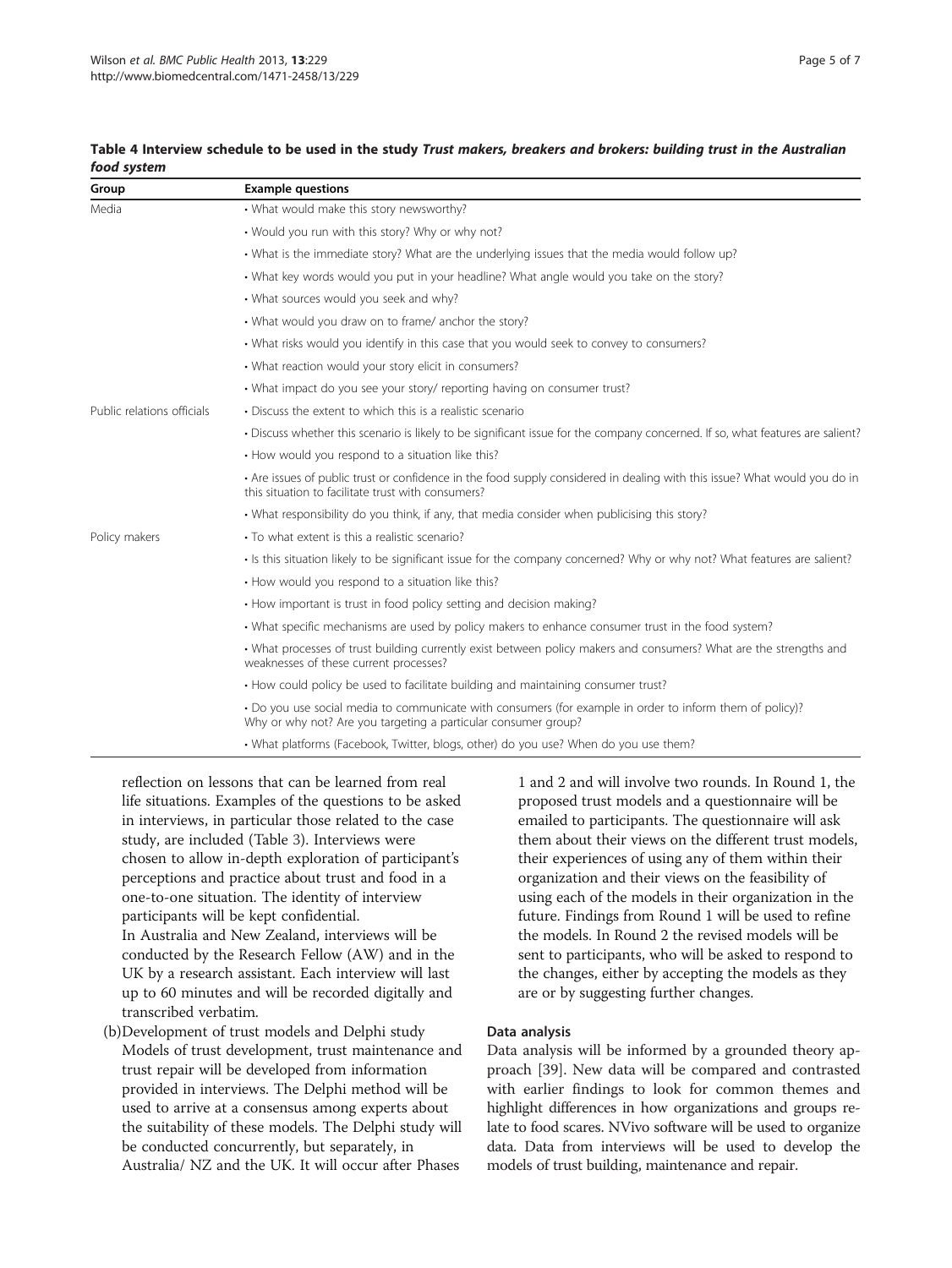# Discussion

This research will add to the theoretical conceptualizations of systems-based trust. While existing trust theories offer multiple ways to understand trust, current models do not explore trust as a process; that is, the mechanisms or processes that are required to build, repair and maintain trust. The lack of information about trust as a process is compounded by the multiple definitions of it, which make investigation difficult. For example, the process of making, maintaining and breaking trust will be different when using Luhmann's definition of trust, which requires agents to have some knowledge and be reflexive [\[11\]](#page-6-0), compared with the idea that trust is habitual and taken for granted [[5\]](#page-6-0) and automatic, assuming that the world continues to operate as it has before [\[6](#page-6-0)]. This study will provide insight into the mechanisms by which trust is developed, maintained, broken and rebuilt with consumers in the context of food scares, and develop practical models that outline these processes. It will consider if, and how, different theoretical perspectives of trust can be accounted for in trust models. This study also has the potential to allow the introduction of other theoretical understandings to complement and extend those perspectives provided by social theories of trust, including theories of risk.

Development of models is a way by which social theories of trust can be translated into practice in the food setting, thus extending theory into public health policy and practice. That is, trust theories will assist in contextualizing the processes of trust identified in interviews, which in turn will allow development of the models. Individuals working in the food system, such as food industry, policymakers and public relations departments can address the processes identified in the models in order to build and maintain trust, hence maximizing the trust of consumers in the food supply. This is particularly relevant in the case of future food scares, where these models will enable food regulators, the food industry and public relations officials involved in food scares to respond to food scares in a way that promotes consumer trust. By obtaining a media perspective, the research will provide an indication of how food scares are framed by the media, which will enable development of trust models that take account of this. The ideal outcome during a food scare, through the use of these models, would be that consumers are accurately informed about the food scare and are able to take appropriate action. Ensuring that trust is (re)built is important because trust affects food choice [[1\]](#page-6-0). Our previous research has identified only moderate levels of trust in supermarkets, politicians and the media with regard to food [\[19](#page-6-0)]. This may indicate that consumers may be unlikely to respond to food scares appropriately if they

distrust the message or messengers. Additionally, if a food incident is related to a major nutrient group (e.g. BSE in beef) then there could be nutritional implications for a population at a public health level. Of further importance is an investigation into how these models may be relevant and used in different settings and with different consumer groups, as it has previously been identified that an individual's willingness to trust is dependent on social factors such as socio-economic status, class and age [[10](#page-6-0)]. The cross-national comparisons will contribute to this by enabling identification of whether models of trust building, maintenance and repair are similar or different across countries with different circumstances. This is important because of the different histories of the countries with respect to food scares, and because it has been identified that previous experiences with food scares can affect consumer trust [[31\]](#page-6-0).

This study design is strengthened by the collective involvement of researchers, policy makers, theoreticians and food regulators from Australia, New Zealand and the UK. This provides multiple perspectives and ensures that the voices of representatives of those who may use the models can be heard. An area for future exploration is whether the models are well received by consumers, and how they could be incorporated into policy, for example the National Food Incident Response Protocol [[30](#page-6-0)]. The advantages of the Delphi technique include consultation with experts who are separated geographically, giving participants time to consider responses, the avoidance of one or two persons dominating within the group as can happen in focus groups, and providing people with opportunities to comment individually while still using a group to discuss ideas [\[40,41](#page-6-0)]. However, it is important to keep in mind that the results from a Delphi study identify consensus on an issue using that particular group of experts. In this study, we will include experts from three different countries (Australia, New Zealand and the UK) and from different areas (policy, industry peak bodies, media, public relations staff and food-related organizations) to ensure that a wide variety of perspectives can be heard. Particular attention also needs to be paid into structuring group discussion and raising points for discussion to ensure that a wide range of issues are considered and discussed [\[33\]](#page-6-0).

In conclusion, the protocol and results of this research will be of interest and use to the food industry, food regulators, consumer advocate groups, media seeking to report food-related issues and policy makers concerned with public health and consumer health and wellbeing. The findings will facilitate connections between research, theory and policy and will help to fill a gap in the translation of trust theory into public health practice, in the context of consumer trust in food.